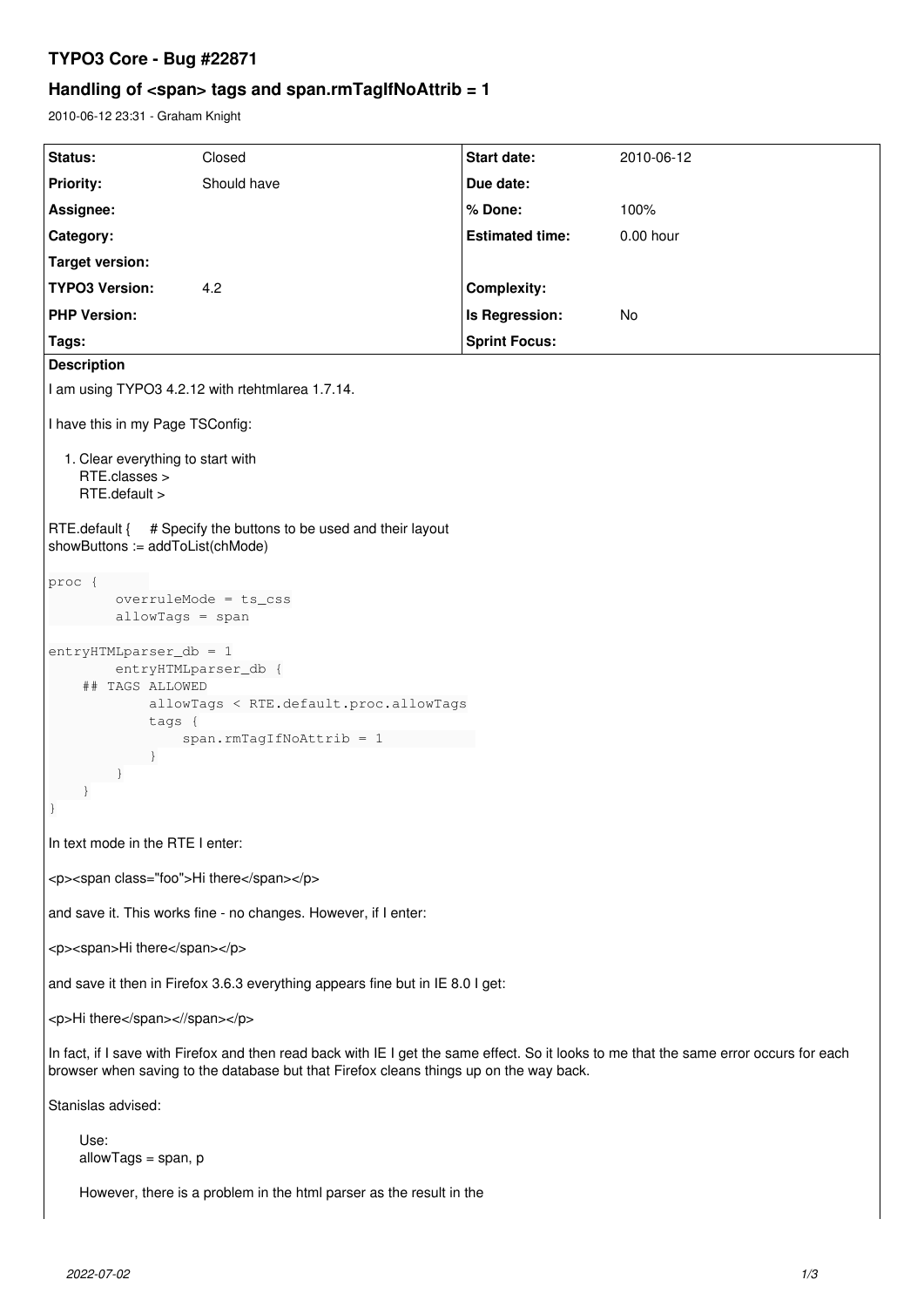# database is Hi there</span> Please report the issue in the bugtracker. Using ... tags { span.rmTagIfNoAttrib = 1 span.nesting = 1 } will work around the issue. This worked for me! (issue imported from #M14710) **Related issues:** Is duplicate of TYPO3 Core - Bug #50144: HTMLParser does not remove end tag w... **Closed 2013-07-18**

### **Associated revisions**

**Revision 5e3bd676 - 2015-07-17 11:46 - Alexander Stehlik**

[BUGFIX] HTMLParser doesn't remove endtag when applying rmTagIfNoAttrib

Solution: Force nesting = 1 when rmTagIfNoAttrib is set on a tag.

Releases: master, 6.2 Resolves: #22871 Resolves: #50144 Change-Id: Ibdadf07d80591588c0698ed322905cc0be45fe7e Reviewed-on:<http://review.typo3.org/22681> Reviewed-by: Markus Sommer [<markussom@posteo.de](mailto:markussom@posteo.de)> Tested-by: Markus Sommer <[markussom@posteo.de](mailto:markussom@posteo.de)> Reviewed-by: Susanne Moog <[typo3@susannemoog.de>](mailto:typo3@susannemoog.de) Tested-by: Susanne Moog <[typo3@susannemoog.de>](mailto:typo3@susannemoog.de)

#### **Revision a8d0135f - 2015-07-21 08:53 - Alexander Stehlik**

[BUGFIX] HTMLParser doesn't remove endtag when applying rmTagIfNoAttrib

Solution: Force nesting = 1 when rmTagIfNoAttrib is set on a tag.

Releases: master, 6.2 Resolves: #22871 Resolves: #50144 Change-Id: Ibdadf07d80591588c0698ed322905cc0be45fe7e Reviewed-on:<http://review.typo3.org/41596> Reviewed-by: Susanne Moog <[typo3@susannemoog.de>](mailto:typo3@susannemoog.de) Tested-by: Susanne Moog <[typo3@susannemoog.de>](mailto:typo3@susannemoog.de)

## **History**

- **#1 2013-06-11 18:13 Alexander Opitz**
- *Status changed from New to Needs Feedback*
- *Target version deleted (0)*
- *TYPO3 Version set to 4.2*

The issue is very old, does this issue exists in newer versions of TYPO3 CMS (4.5 or 6.1)?

# **#2 - 2013-07-30 01:53 - Gerrit Code Review**

*- Status changed from Needs Feedback to Under Review*

Patch set 1 for branch **master** has been pushed to the review server. It is available at <https://review.typo3.org/22681>